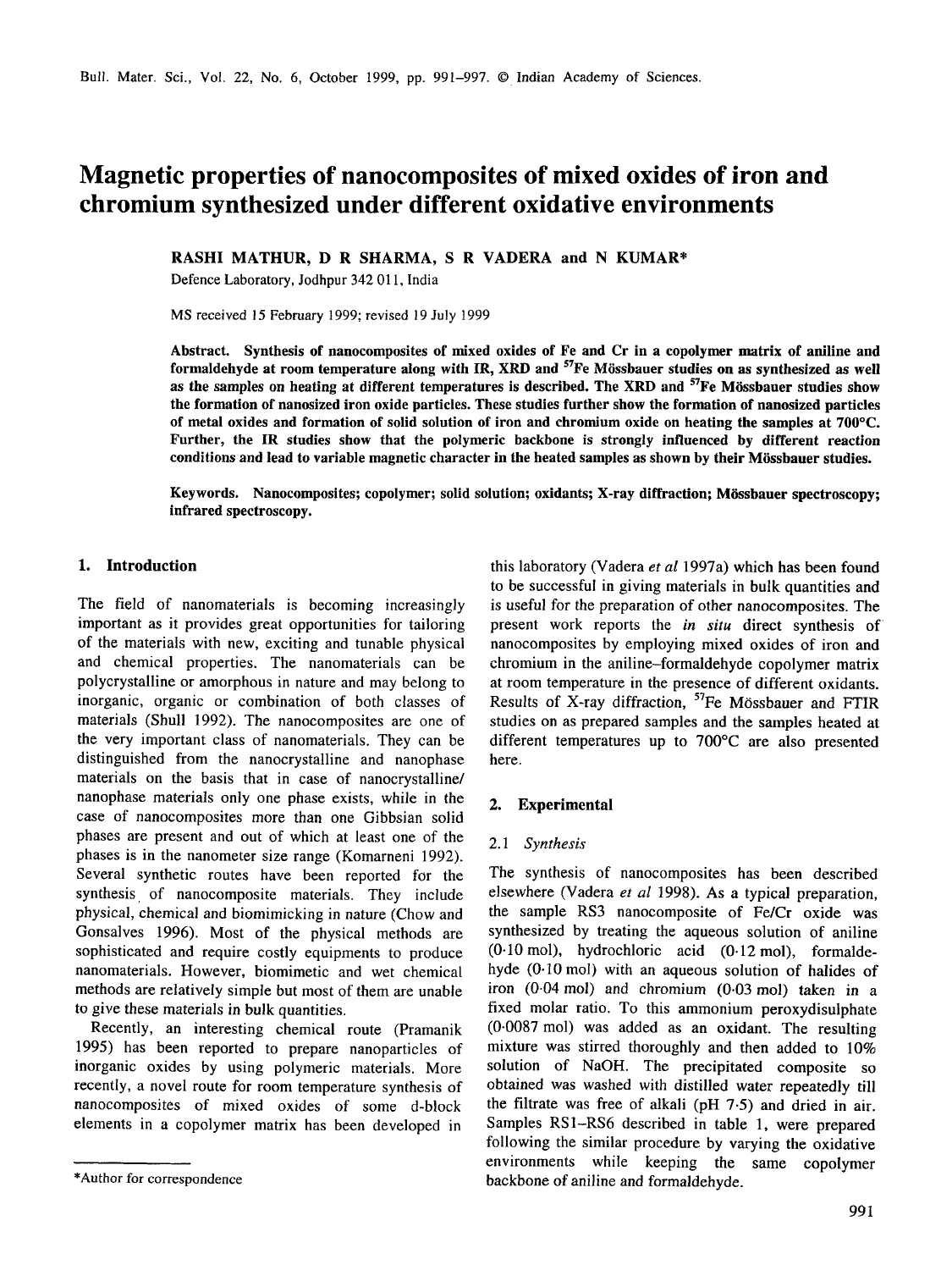# 2.2 *Physical measurements*

The IR spectra were recorded in KBr medium using Shimadzu model 8000 FTIR spectrophotometer in the frequency range  $4600-400$  cm<sup>-1</sup>. The heating of the samples at 300°C, 450°C and 700°C was done in air in a furnace for one hour. X-ray diffractograms were recorded in the  $2\theta$  range of  $20-60^{\circ}$ C on Phillips Model PW 3710 diffractometer using  $CuK_\alpha$  radiations. <sup>57</sup>Fe Mössbauer spectra were recorded at room temperature in standard transmission geometry. The fitting of the spectra were done by using a computer programme (Meerwall 1975) by assuming the lines to be Lorentzian in shape.

## **3. Results and discussion**

# *3.1 FTIR studies*

The IR spectra of the samples prepared at room temperature are given in figure 1. It can be seen from the

Table 1, Reaction conditions for the synthesis of samples RS 1-RS6.

| Sample          | Conc. of $FeCl3$<br>(moles) | Conc. of $CrCl3$<br>(moles) | Conc. of oxidant<br>(moles)                                  |
|-----------------|-----------------------------|-----------------------------|--------------------------------------------------------------|
| RS1             | 0.061                       |                             |                                                              |
| RS <sub>2</sub> | 0.04                        | 0.03                        |                                                              |
| RS3             | $0-04$                      | 0.03                        | $(NH_4)$ <sub>2</sub> S <sub>2</sub> O <sub>8</sub> (0.0087) |
| RS4             | 0.04                        | 0.03                        | $H_2O_2(0.127)$                                              |
| RS <sub>5</sub> | 0.04                        | 0.03                        | KMnO <sub>4</sub> (0.0253)                                   |
| RS6             | 0.04                        |                             | $K_2Cr_2O_7(0.014)$                                          |

figure that in the IR spectrum of sample RS1 a broad peak is present at  $600 \text{ cm}^{-1}$  due to iron oxide (Mathur *et al* 1998), which shifts to lower frequencies and broadens further in case of samples RS2-RS6. This shift can be attributed to the presence of oxides of both iron and chromium in the samples RS2-RS6. Further, in case of samples RS1 and RS2, prepared in the absence of any oxidant, a similar absorption pattern is observed in the region  $1700-1000$  cm<sup>-1</sup> whereas for samples RS3-RS6 there is substantial shift and broadening of peaks in this region. We know that the peaks in the region 1700--  $1000 \text{ cm}^{-1}$  are mainly due to the copolymer backbone (Vadera *et al* 1997b). The observed variations in the IR spectra of the samples RS3-RS6 in this region may be attributed to the formation of either of the following two species because of the influence of the oxidative environment on the polymer backbone.



In case of the samples heated at  $450^{\circ}$ C (figure 2), the polymer part is almost removed as a result of combustion and the absorption peaks due to metal oxides are better resolved. The IR spectrum of sample RS1 shows two peaks at 545 cm<sup>-1</sup> and 470 cm<sup>-1</sup>, due to iron oxide, while in samples RS2-RS6, containing both iron and chromium, we observe absorption peaks i.e. peaks  $590-570$  cm<sup>-1</sup> and



Figure 1. IR spectra of samples RS1-RS6 (of as prepared samples).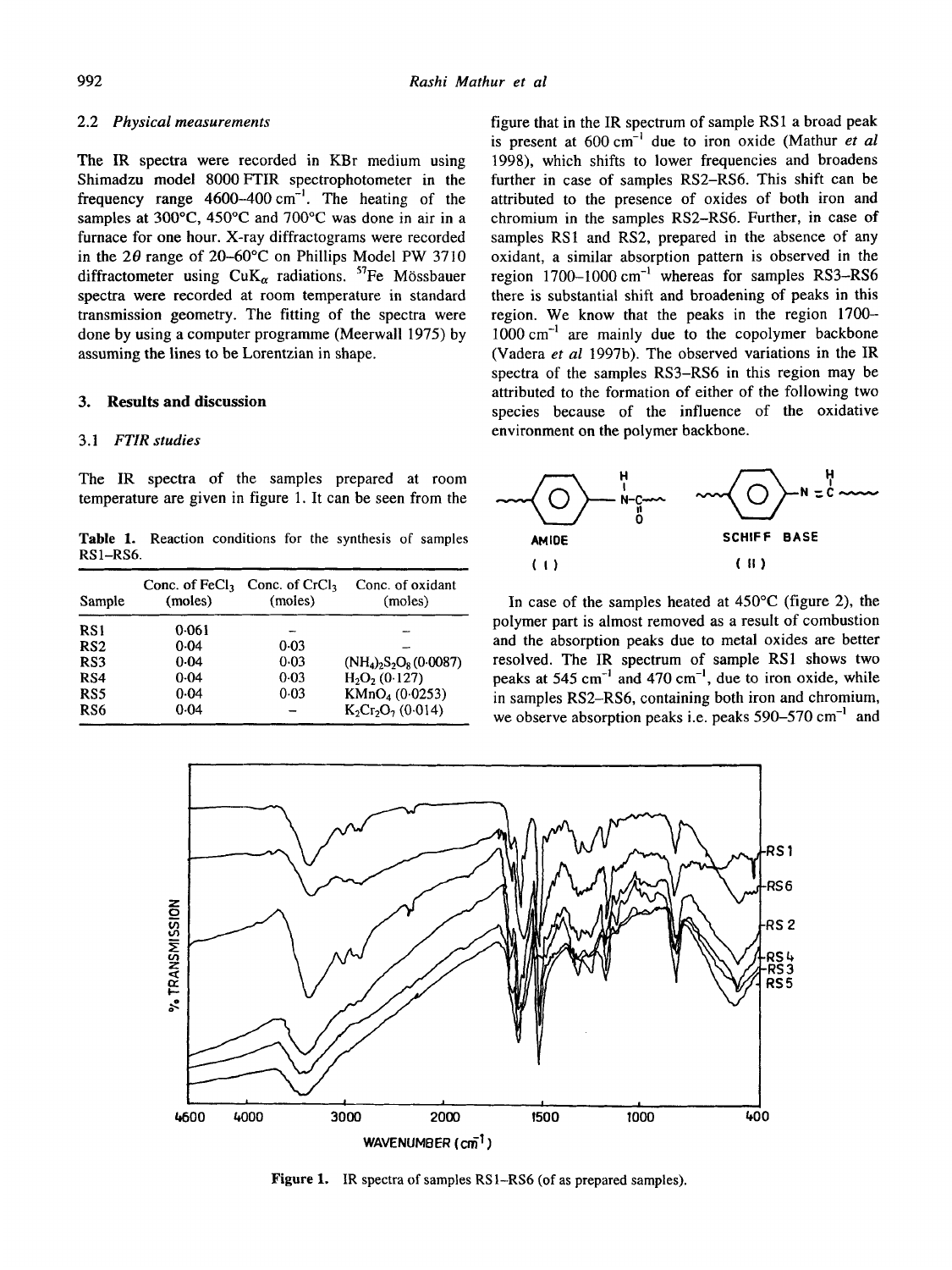495-470 cm<sup>-1</sup> due to  $\gamma$ -Fe<sub>2</sub>O<sub>3</sub> and a peak at 648 cm<sup>-1</sup> due to  $Cr_2O_3$  (Bentley *et al* 1968). Further, variations in absorption peaks due to iron oxide, in samples RS2-RS6, may be attributed to varying degrees of interactions between  $Fe<sup>3+</sup>$  and  $Cr<sup>3+</sup>$  ions which in turn might be consequence of the changes in the polymer backbone by different oxidative environments, in the initial samples. From the IR spectra of samples heated at 700°C (figure 3), further broadening of the metal oxide peaks is observed in samples RS2-RS6. This very unique behaviour may arise because of the increased solubility of  $Cr_2O_3$  in  $\gamma$ -Fe<sub>2</sub>O<sub>3</sub> due to their small size effects (Johnson *et al* 1986). This observation thus indicates the formation of the solid solution in samples RS2-RS6 on heating at 700°C.

# 3.2 *XRD studies*

From the X-ray diffraction studies, the metal oxides in unheated samples RS1-RS6 were found to be amorphous, while on heating the samples RS2-RS6 at temperatures  $\geq 300^{\circ}$ C, were found to be crystalline in nature. The observed diffraction peaks were indexed to identify different phases present in the samples. XRD spectra of the samples RS1-RS6, heated at 300°C, are shown in figure 4. From the figure we observe a very broad peak at 20 value of 35.7° ( $d = 2.51~\text{\AA}$ ) which corresponds to the strongest diffraction peak due to spinel  $\gamma$ -Fe<sub>2</sub>O<sub>3</sub> (Li *et al*) 1998). The broad peak indicates that the size of  $\gamma$ -Fe<sub>2</sub>O<sub>3</sub> particles is very small. The particle size was calculated by using Scherrer equation (Azaroff and Buerger 1958) and

has been found in the range 10–15 nm. The diffraction peak at 2 $\theta$  value of about 33.2° ( $d = 2.69~\text{\AA}$ ), the strongest peak of  $Cr_2O_3/\alpha$ -Fe<sub>2</sub>O<sub>3</sub> phase (Bhattacharya *et al* 1997), is not observed in any of the samples. Further, the XRD spectra of all the samples heated at 450°C, given in figure 5, show the presence of diffraction peaks due to both  $\gamma$ -Fe<sub>2</sub>O<sub>3</sub> and Cr<sub>2</sub>O<sub>3</sub>/ $\alpha$ -Fe<sub>2</sub>O<sub>3</sub> except for samples RS5 where  $KMnO<sub>4</sub>$  has been used as an oxidant. In the later sample we observe the peaks only due to spinel phase (Mathur *et al* 1999) indicating the formation of Mn-Cr ferrite. In all the samples i.e. RS1-RS6, the width of diffraction peaks reduces, however, the lines are still quite broad and the estimated particle size still lies in the range 30-40 nm. The XRD spectra of the samples heated at 700°C show very interesting behaviour. As can be seen from figure 6, in the case of sample RS1 we observe the diffraction peaks only due to  $\alpha$ -Fe<sub>2</sub>O<sub>3</sub> phase while in the samples RS2, RS3 and RS6 we observe increase in the intensities of peaks due to spinel phase and decrease in intensity of the diffraction pattern due to  $Cr_2O_3/\alpha$ -Fe<sub>2</sub>O<sub>3</sub> phase. In the case of sample RS5, we still observe diffraction peaks due to Mn-Cr spinel ferrite phase only.

The above studies show that in case of sample RS1, with pure iron oxide, the formation of  $\gamma$ -Fe<sub>2</sub>O<sub>3</sub> takes place at room temperature which on heating at 700°C transforms into  $\alpha$ -Fe<sub>2</sub>O<sub>3</sub>. This is quite usual of  $\gamma$ -Fe<sub>2</sub>O<sub>3</sub>. However, presence of chromium in the samples RS2, RS3, RS4 and RS6 prepared under varying oxidative environments show some very interesting behaviour wherein at 300°C we observe the formation of  $\gamma$ -Fe<sub>2</sub>O<sub>3</sub> with very small crystallite size while  $Cr_2O_3$  is still in amorphous state. At 450°C the spinel phase due to  $\gamma$ 



Figure 2. IR spectra of samples RS1-RS6 (heated at 450°C).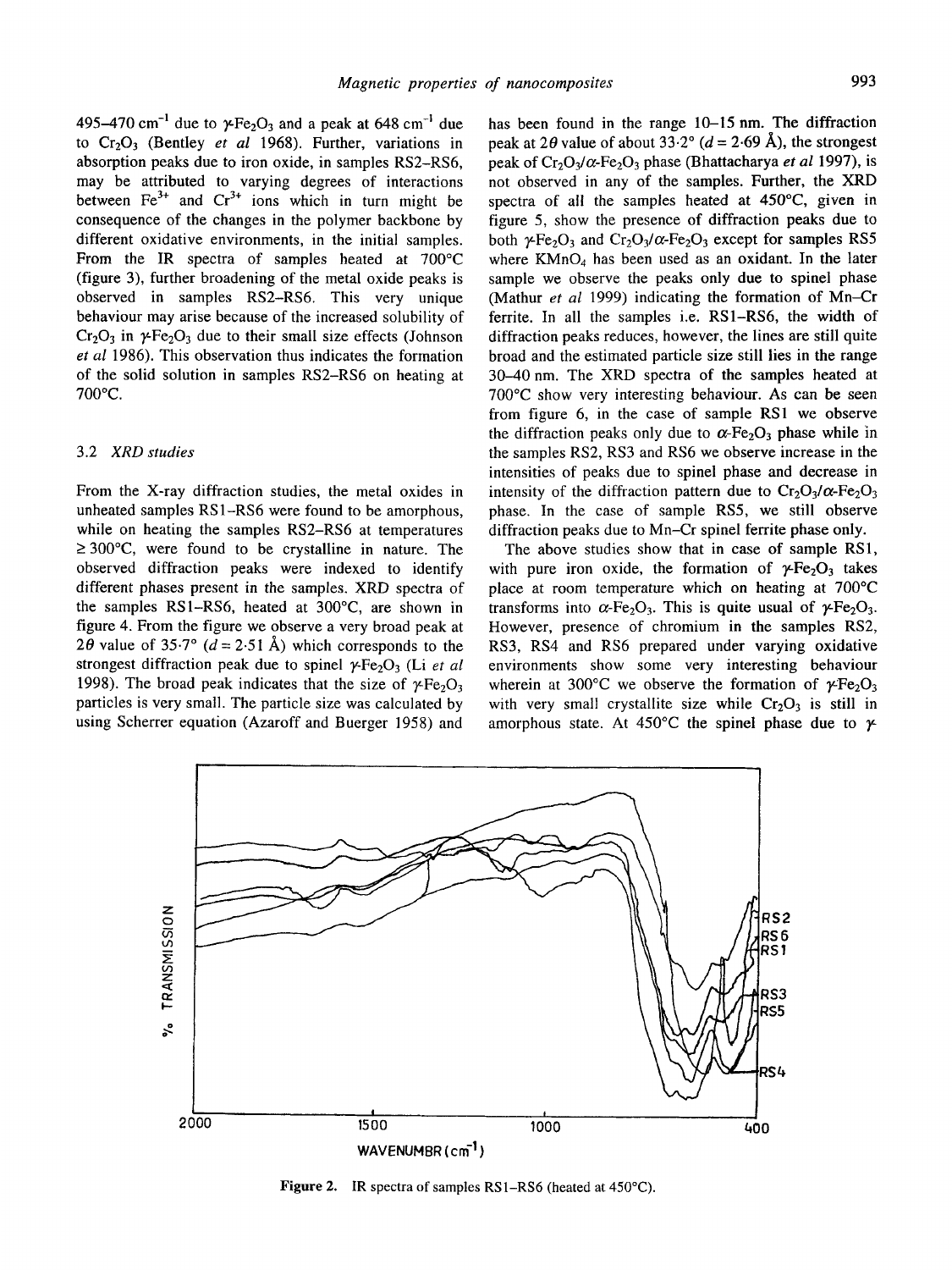

Figure 3. IR spectra of samples RS1-RS6 (heated at 700°C).



Figure 4. XRD spectra of samples RS1-RS6 (heated at 300°C).

Fe<sub>2</sub>O<sub>3</sub> persists and the peaks due to  $Cr_2O_3/\alpha$ -Fe<sub>2</sub>O<sub>3</sub> phase also appear. Further heating at 700°C shows that intensities of the peaks due to  $Cr_2O_3/\alpha$ -Fe<sub>2</sub>O<sub>3</sub> decrease and particularly for sample RS3  $Cr_2O_3/\alpha$ -Fe<sub>2</sub>O<sub>3</sub> phase disappear and only spinel phase is observed. It may be noted that both  $\alpha$ -Fe<sub>2</sub>O<sub>3</sub> and Cr<sub>2</sub>O<sub>3</sub> are isostructural and it is difficult to distinguish between the two from the XRD studies, however, disappearance/reduction in the intensities of the peaks due to  $Cr_2O_3/\alpha$ -Fe<sub>2</sub>O<sub>3</sub> on heating the samples from 450°C to 700°C, in the present studies rules out the possibility of formation of  $\alpha$ -Fe<sub>2</sub>O<sub>3</sub> in the samples RS2, RS3 and RS6 as it cannot convert into  $\gamma$ -Fe<sub>2</sub>O<sub>3</sub>. Thus in these samples  $Cr_2O_3$  is formed together with  $\gamma Fe_2O_3$ . Moreover, on heating the samples RS2, RS3 and RS6 at 700°C Cr<sub>2</sub>O<sub>3</sub> starts penetrating into  $\gamma$ -Fe<sub>2</sub>O<sub>3</sub> matrix forming their solid solution. Furthermore, the possibility of formation of chromium ferrite is ruled out as both iron and chromium are in  $+3$  oxidation state. The studies also show that the extent of reduction in the intensity of diffraction pattern due to  $Cr_2O_3$  phase is greatly influenced by varying nature of the oxidative environment present during the preparation of the initial samples and its solubility behaviour. It can be stated (Johnson and Alexander 1986) here that in nanoparticle solute solubility may enhance due to elastic strains.

### *3.3 MOssbauer studies*

The values of the computed M6ssbauer parameters for all unheated and heated samples are given in table 2. From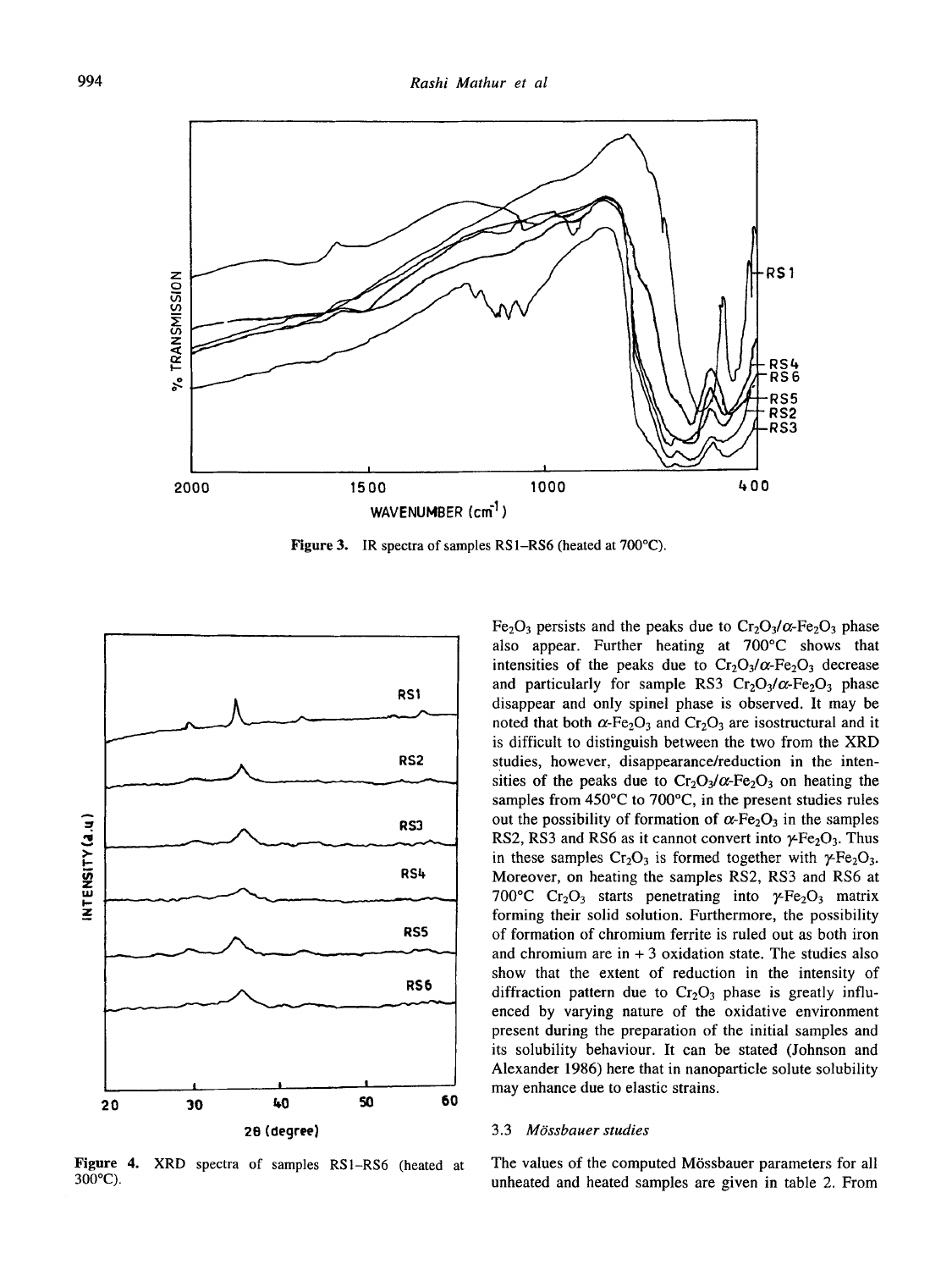the table it can be seen that in case of all the unheated samples a single quadrupole doublet due to  $Fe<sup>3+</sup>$  ions is observed (Greenwood and Gibb 1971). The higher values of QS as compared to bulk iron oxide is a clear indication of the particles to be in nanometer size (< 10 nm) (Bhattacharya *et al* 1997). Further, for the samples RS2-RS6, the IS and QS values are higher as compared to those of sample RS1 containing only iron. These higher values of IS and QS are attributed to the interaction of Cr<sup>3+</sup> ions with Fe<sup>3+</sup> ions (Bhattacharya *et al* 1997). In case of samples heated at 300°C we continue to observe a quadrupole doublet with still higher values of QS except in sample RS1 where a six-line pattern with  $H_{\text{eff}}$  value of 485 kOe, corresponding to  $\gamma$ Fe<sub>2</sub>O<sub>3</sub> (Vadera *et al 1997b*), is observed. The smaller  $H_{\text{eff}}$  value as



Figure 5. XRD spectra of samples RSI-RS6 (heated at 450°C); (a)  $\gamma$ -Fe<sub>2</sub>O<sub>3</sub>/Mn--Cr ferrite and (b) Cr<sub>2</sub>O<sub>3</sub>/ $\alpha$ -Fe<sub>2</sub>O<sub>3</sub>.

compared to bulk  $\gamma$ -Fe<sub>2</sub>O<sub>3</sub> is due to small particle size. The higher values of QS in the samples RS2-RS6 heated at 300 $^{\circ}$ C indicate increased interaction between Fe<sup>3+</sup> and  $Cr<sup>3+</sup>$  ions due to removal of organic part on heating.

 $57$ Fe Mössbauer spectra of samples heated at 450 $^{\circ}$ C (figure 7) show very interesting behaviour. The observation of broad and relaxed spectra in all the samples, except for RS1, indicates the magnetic particles to be in nanometre range. Different degrees of relaxation is however observed for different samples depending on their reaction conditions. In case of RS1, a six-line pattern is obtained which is resolved into two sextets with  $H_{\text{eff}}$ values 497 kOe and 513 kOe corresponding to  $\gamma$ -Fe<sub>2</sub>O<sub>3</sub> and  $\alpha$ -Fe<sub>2</sub>O<sub>3</sub>, respectively. Definite ordering of spins is also seen in samples RS2-RS4 as two sextets could be fitted in their Mössbauer spectra. The lower effective magnetic field values below 500 kOe (table 2) in these samples suggest the formation of only  $\gamma$ -Fe<sub>2</sub>O<sub>3</sub> phase.



Figure 6. XRD spectra of samples RS1-RS3 and RS5-RS6 (heated at 700°C); (a)  $\gamma$ Fe<sub>2</sub>O<sub>3</sub>/Mn–Cr ferrite and (b) Cr<sub>2</sub>O<sub>3</sub>/  $\alpha$ -Fe<sub>2</sub>O<sub>3</sub>.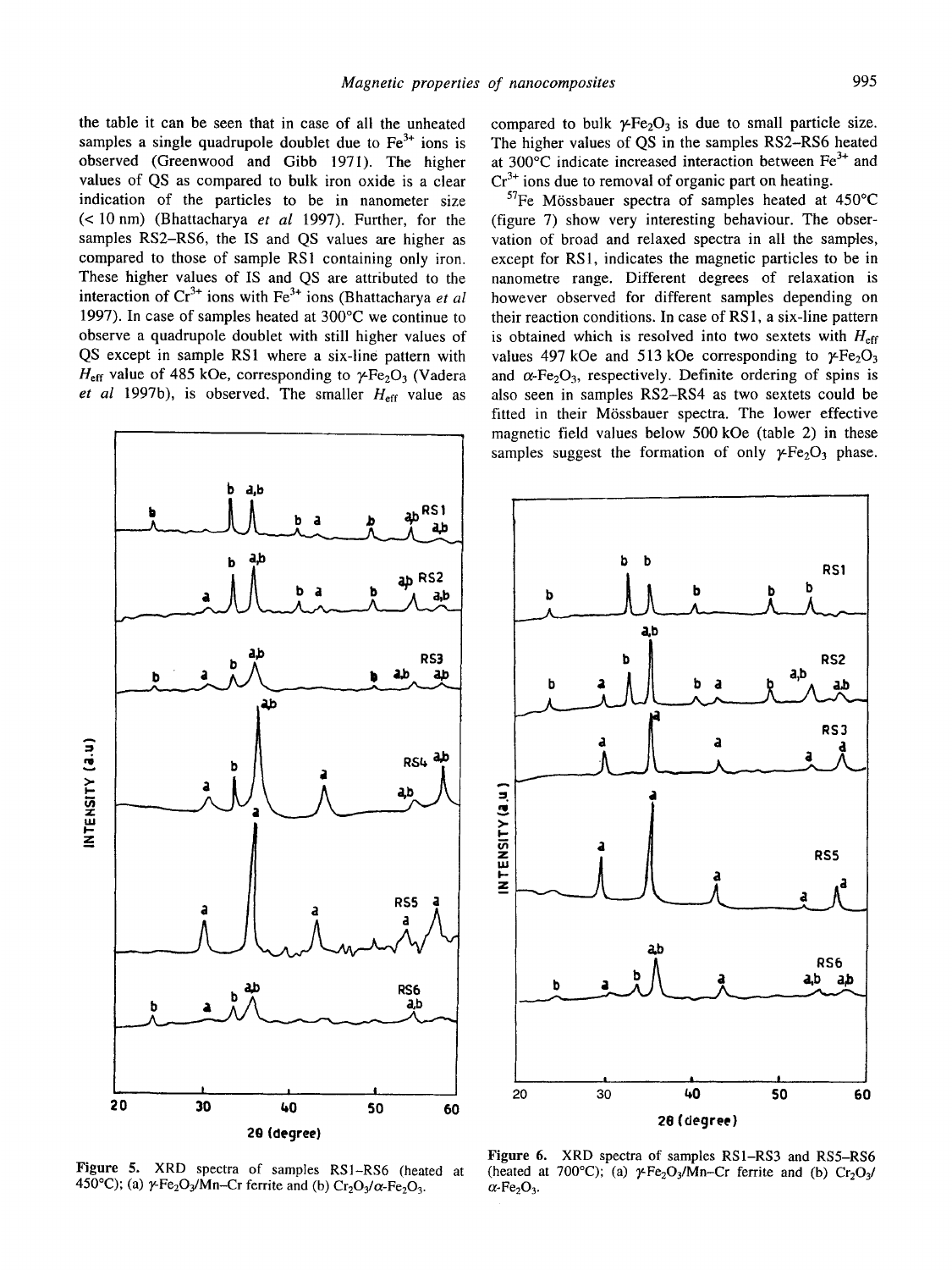| Sample          | Doublet                  |                          |                          | Sextet 1                 |                          |                          | Sextet 2                 |                          |                          |                        |             |
|-----------------|--------------------------|--------------------------|--------------------------|--------------------------|--------------------------|--------------------------|--------------------------|--------------------------|--------------------------|------------------------|-------------|
|                 | <b>IS</b><br>(mm/s)      | QS<br>(mm/s)             | Area<br>$(\%)$           | <b>IS</b><br>(mm/s)      | QS<br>(mm/s)             | $H_{\rm eff}$<br>(kOe)   | Area<br>$(\%)$           | <b>IS</b><br>(mm/s)      | QS<br>(mm/s)             | $H_{\rm eff}$<br>(kOe) | Area<br>(%) |
| $RSI - RT$      | 0.28                     | 0.65                     | 100                      |                          |                          | $\overline{\phantom{0}}$ |                          |                          |                          |                        |             |
| $300^{\circ}$ C |                          |                          | -                        | 0.28                     | $-0.01$                  | 485                      | 56.6                     | 0.48                     | 0.02                     | 445                    | 43.4        |
| 450°C           |                          |                          | -                        | 0.29                     | $-0.09$                  | 513                      | 52.7                     | 0.27                     | $-0.05$                  | 497                    | 47.3        |
| 700°C           | -                        |                          | --                       | 0.31                     | $-0.09$                  | 511                      | 100                      | $\overline{\phantom{0}}$ |                          |                        |             |
| $RS2 - RT$      | 0.33                     | 0.73                     | 100                      | $\qquad \qquad$          | -                        |                          |                          |                          |                          |                        |             |
| $300^{\circ}$ C | 0.31                     | 0.87                     | 100                      | -                        | $\overline{\phantom{0}}$ | $\overline{\phantom{m}}$ | -                        |                          |                          |                        |             |
| $450^{\circ}$ C |                          |                          | —                        | 0.36                     | $-0.10$                  | 494                      | 34.2                     | 0.29                     | $-0.09$                  | 466                    | 65.8        |
| 700°C           | $\rightarrow$            |                          | $\overline{\phantom{0}}$ | 0.33                     | $-0.04$                  | 483                      | $33 - 1$                 | 0.33                     | 0.03                     | 462                    | 66.9        |
| $RS3 - RT$      | 0.34                     | 0.74                     | 100                      | $\overline{\phantom{0}}$ | 1                        | $\overline{\phantom{0}}$ | -                        | $\overline{\phantom{m}}$ | $\qquad \qquad$          |                        |             |
| 300°C           | 0.30                     | 0.90                     | 100                      |                          |                          |                          |                          |                          |                          |                        |             |
| $450^{\circ}$ C | 0.28                     | 0.98                     | 63.5                     | 0.27                     | 0.13                     | 495                      | 14.3                     | 0.37                     | 0.13                     | 467                    | $20 - 2$    |
| 700°C           | $\overline{\phantom{m}}$ |                          |                          | 0.30                     | 0.02                     | 471                      | 39.2                     | 0.31                     | $-0.02$                  | 451                    | $60-8$      |
| $RS4 - RT$      | 0.33                     | 0.73                     | 100                      |                          |                          |                          |                          | ÷,                       |                          |                        |             |
| $300^{\circ}$ C | 0.32                     | 0.87                     | 100                      |                          |                          |                          |                          |                          |                          |                        |             |
| $450^{\circ}$ C | 0.25                     | 1.34                     | 29.5                     | 0.33                     | $-0.06$                  | 494                      | 63.9                     | 0.31                     | $-0.10$                  | 410                    | $36 - 1$    |
| 700°C           | $\overline{\phantom{a}}$ | $\overline{\phantom{a}}$ |                          | 0.31                     | 0.02                     | 468                      | 34.7                     | 0.30                     | $-0.01$                  | 444                    | 65.3        |
| $RS5 - RT$      | 0.34                     | 0.75                     | 100                      | -                        | -                        | -                        |                          |                          |                          |                        |             |
| 300°C           | 0.32                     | 0.80                     | 100                      | $\overline{\phantom{0}}$ | ÷                        |                          | $\overline{\phantom{a}}$ |                          |                          |                        |             |
| $450^{\circ}$ C |                          | $\overline{\phantom{m}}$ | $\overline{\phantom{0}}$ | 0.38                     | 0.04                     | 414                      | $55 - 7$                 | 0.33                     | $-0.07$                  | 358                    | 44.3        |
| 700°C           |                          | $\qquad \qquad -$        | $\overline{\phantom{0}}$ | 0.31                     | 0.01                     | 432                      | 35.6                     | 0.33                     | 0.01                     | 394                    | 64.4        |
| $RS6 - RT$      | 0.34                     | 0.77                     | 100                      | $\overline{\phantom{0}}$ | -                        | -                        | $\overline{\phantom{a}}$ | -                        | $\overline{\phantom{a}}$ |                        |             |
| $300^{\circ}$ C | 0.29                     | 0.90                     | 100                      |                          |                          |                          |                          |                          |                          |                        |             |
| $450^{\circ}$ C | 0.29                     | 0.89                     | 100                      |                          |                          |                          |                          |                          |                          |                        |             |
| 700°C           |                          |                          | $\overline{\phantom{a}}$ | 0.28                     | $-0.01$                  | 404                      | 39.9                     | 0.29                     | 0.01                     | 360                    | $60-1$      |

Table 2. Mössbauer parameters for heated and unheated samples of mixed oxides of iron and chromium.

Isomer shift values are with respect to natural iron.



Figure 7. Room temperature  $57$ Fe Mössbauer spectra of the samples RS1-RS6 heated at 450°C.

Further, there are considerable variations in the M6ssbauer spectra of samples RS2-RS4. Though it is difficult to explain these variations, however, they might have resulted due to varying interaction between the metal oxides and the copolymer backbone or due to some changes in the copolymer backbone itself from the oxidant used for synthesis of initial samples. It has also been reported earlier that the copolymer matrix plays a very important role in bringing about the magnetic ordering of iron oxide particles (Vadera *et al* 1998) in the nanocomposite samples. In sample RS5 we observe two six-line patterns with  $H_{\text{eff}}$  values of 414 kOe and 358 kOe indicating that Mn ions of KMnO4, used as the oxidant in the synthesis of the sample, also precipitate in the reaction to form Mn-Cr spinel ferrite system. In the sample RS6 only a paramagnetic doublet is observed thereby suggesting no magnetic ordering in this case.

A pure six-line pattern is observed in all the samples heated at 700°C thereby indicating the magnetic ordering in all the samples. Further, the low effective magnetic field values (< 500 kOe) in the samples RS2-RS6, except for RS5, suggest that no  $\alpha$ -Fe<sub>2</sub>O<sub>3</sub> phase is present in these samples. In the sample RS5 we continue to observe two six-line patterns due to Mn-Cr spinel ferrite. In case